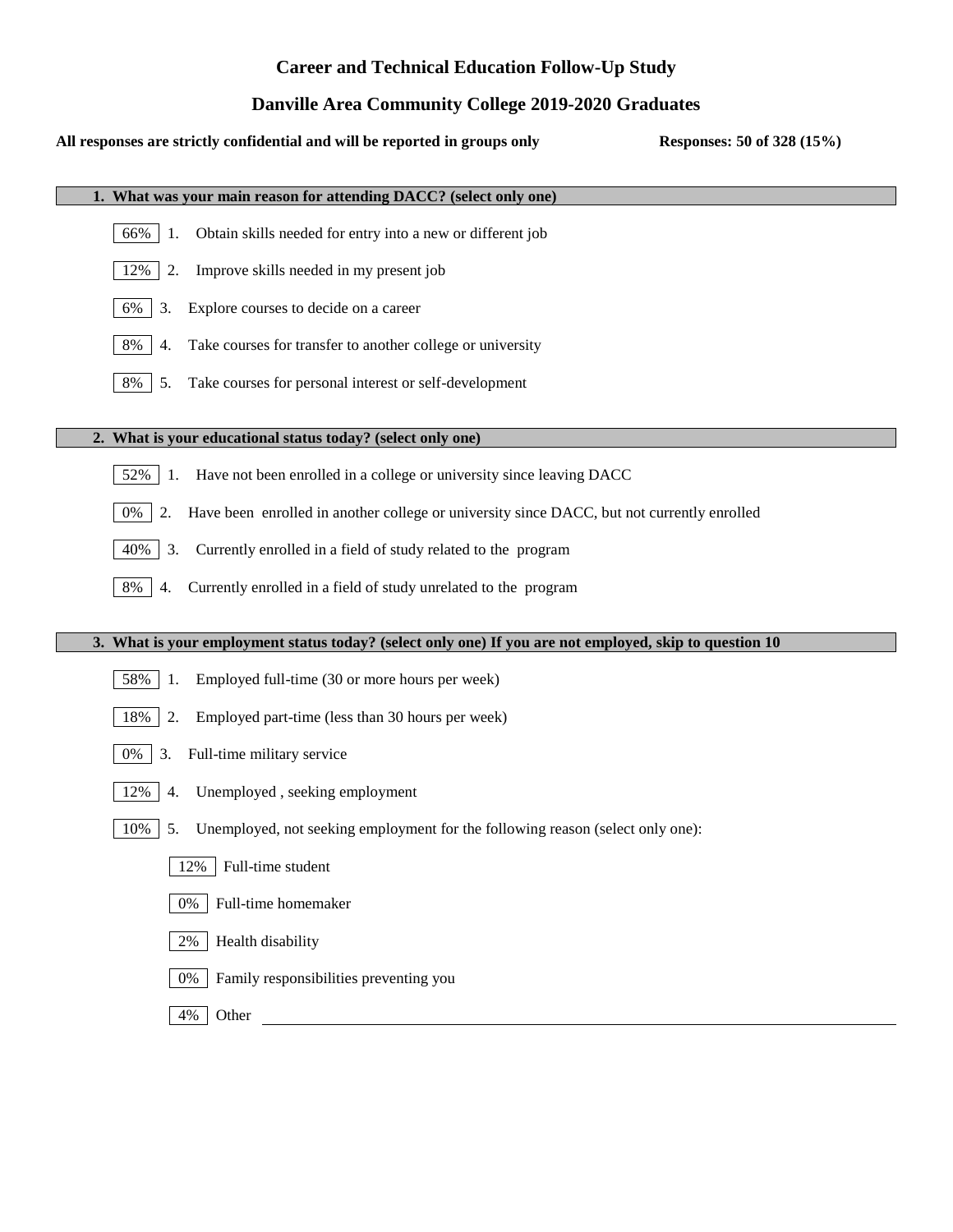| 62%<br>Related<br>1.                                                                                  |
|-------------------------------------------------------------------------------------------------------|
| 18%<br>Unrelated, because of (select only one):<br>2.                                                 |
| Preferred to work in another field<br>0%                                                              |
| 0%<br>Found a better paying job in another field                                                      |
| 6%<br>Could not find a job in this field                                                              |
| 0%<br>Worked previously in this field, but changed                                                    |
| 4%<br>Preferred not to move to a new location                                                         |
| 4%<br>Temporary job while in transition (in college, between jobs, or summer employment)              |
| 2%<br>Took job in order to get preferred working hours                                                |
| 0%<br>Did not complete the program, or pass licensing test                                            |
| 2%<br>Health problems prevented me from working in this field                                         |
| $2\%$<br>Other                                                                                        |
| 5. Working hours per week? (do not include over-time)                                                 |
| Average number of working hours per week?                                                             |
|                                                                                                       |
|                                                                                                       |
| 6. What is your present hourly salary before deductions? (include commissions, but not over-time pay) |
| \$<br>Per hour                                                                                        |
| 7. In general, how satisfied are you with your present job? (select only one)                         |
| Very satisfied<br>46%<br>1.                                                                           |
| 2.<br>Somewhat satisfied<br>30%                                                                       |
| Somewhat dissatisfied<br>2%<br>3.                                                                     |
| Very dissatisfied<br>4%<br>4.                                                                         |
| 8. When did you begin working in your present job? (select only one)                                  |
| Before entering the program<br>20%<br>1.                                                              |
| 2.<br>22%<br>While enrolled in the program                                                            |
| 40%<br>3.<br>After leaving the program                                                                |
| 9. What is the location of your primary place of employment? (select only one)                        |
| Within the Danville Area Community College district<br>62%<br>1.                                      |
| 2.<br>Outside of the Danville Area Community College district, but within Illinois<br>12%             |

**4. How closely is your job related to your program of study? (select only one)**